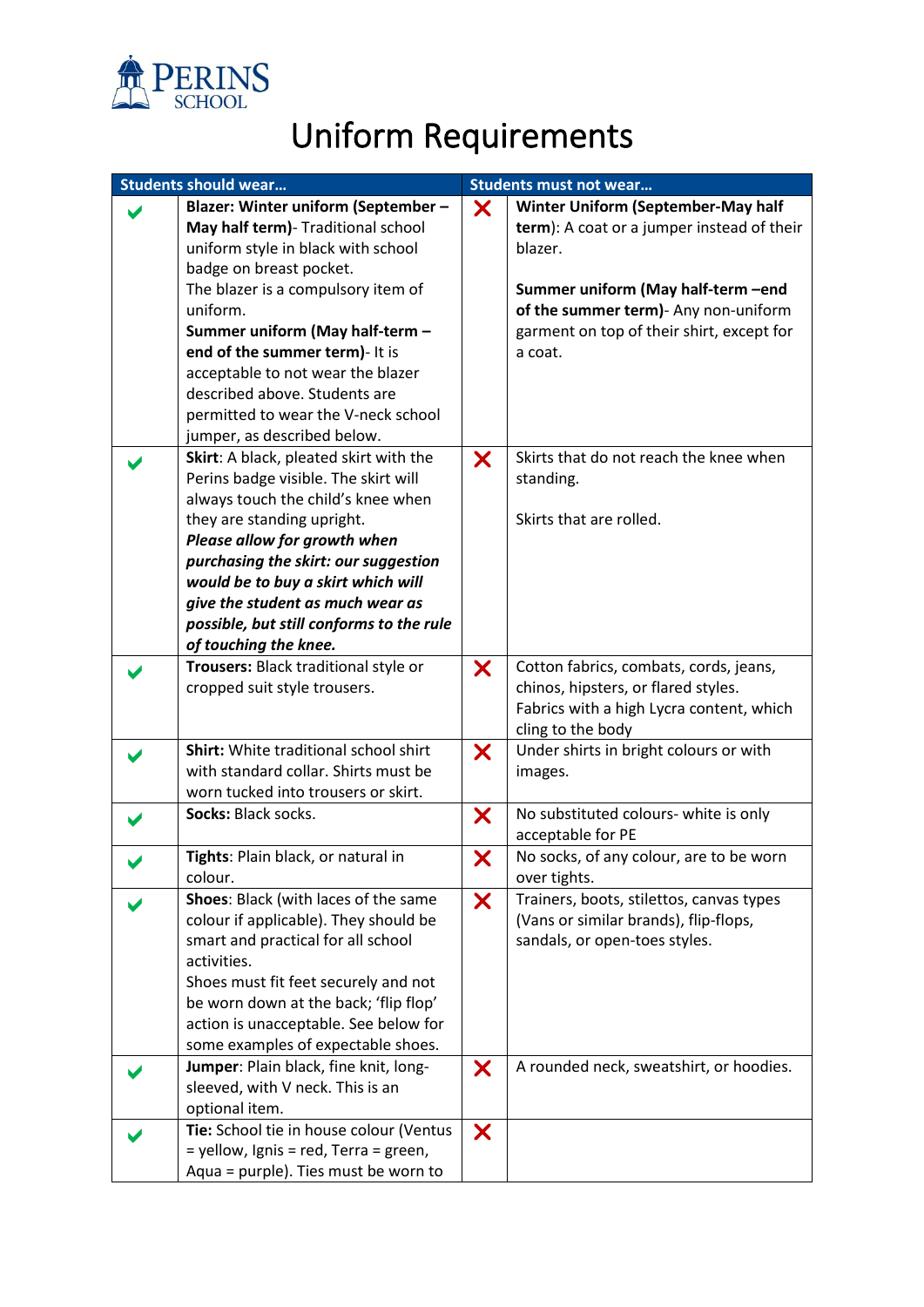

| a length where a minimum of 14<br>coloured/silver stripes can be clearly<br>seen.                                                                                                                                                                                                                                                                                             |   |                                                                                                                                                            |
|-------------------------------------------------------------------------------------------------------------------------------------------------------------------------------------------------------------------------------------------------------------------------------------------------------------------------------------------------------------------------------|---|------------------------------------------------------------------------------------------------------------------------------------------------------------|
| Outside Coats: Coats that are blue,<br>black, white, beige or house colours<br>(red, yellow, green, and purple) are<br>permitted. The coat must be a plain<br>type worn over (not instead of or<br>under) blazers in cold weather.<br>Scarves and hats (of the above<br>colours) are permitted, but they are<br>only to be worn in cold weather, not<br>as a fashion garment. |   | Denim, jumper material or hoodies.<br>Any motifs or labels on coats/bags that<br>may be offensive or inappropriate for<br>school.                          |
| Jewellery/ Body Piercings: One stud<br>in each ear lobe is permitted and<br>students are permitted to wear a<br>wristwatch.                                                                                                                                                                                                                                                   | X | No other jewellery is permitted including<br>second studs in ears, tunnel earrings or<br>any other body jewellery like rings,<br>bracelets, and necklaces. |
| Hair Style: Hair must be clean, neat,<br>and tidy, and kept at a reasonable<br>length. Hair colour should be natural<br>tones only.                                                                                                                                                                                                                                           | X | Extreme styles including shaving patterns<br>into the hair, and extreme colours.                                                                           |
| Make-up: At Perins we would<br>prefer students not to wear make-<br>up whilst at school. However, if<br>make-up is worn then it should fit<br>the below guidelines. Natural<br>looking make-up that includes: a<br>thin layer of foundation and<br>concealer, lightly filled eyebrows<br>following a natural shape, nude<br>eye shadows, and a thin layer of<br>mascara.      | X | Eyeliner, coloured eye shadows and<br>heavy foundation is not permitted and if<br>worn at school the student will be asked<br>to remove it.                |
| Nails: Clear or nude nail polish is<br>acceptable.                                                                                                                                                                                                                                                                                                                            | X | Acrylic, extension, or extra-long nails and<br>coloured nail varnish.                                                                                      |